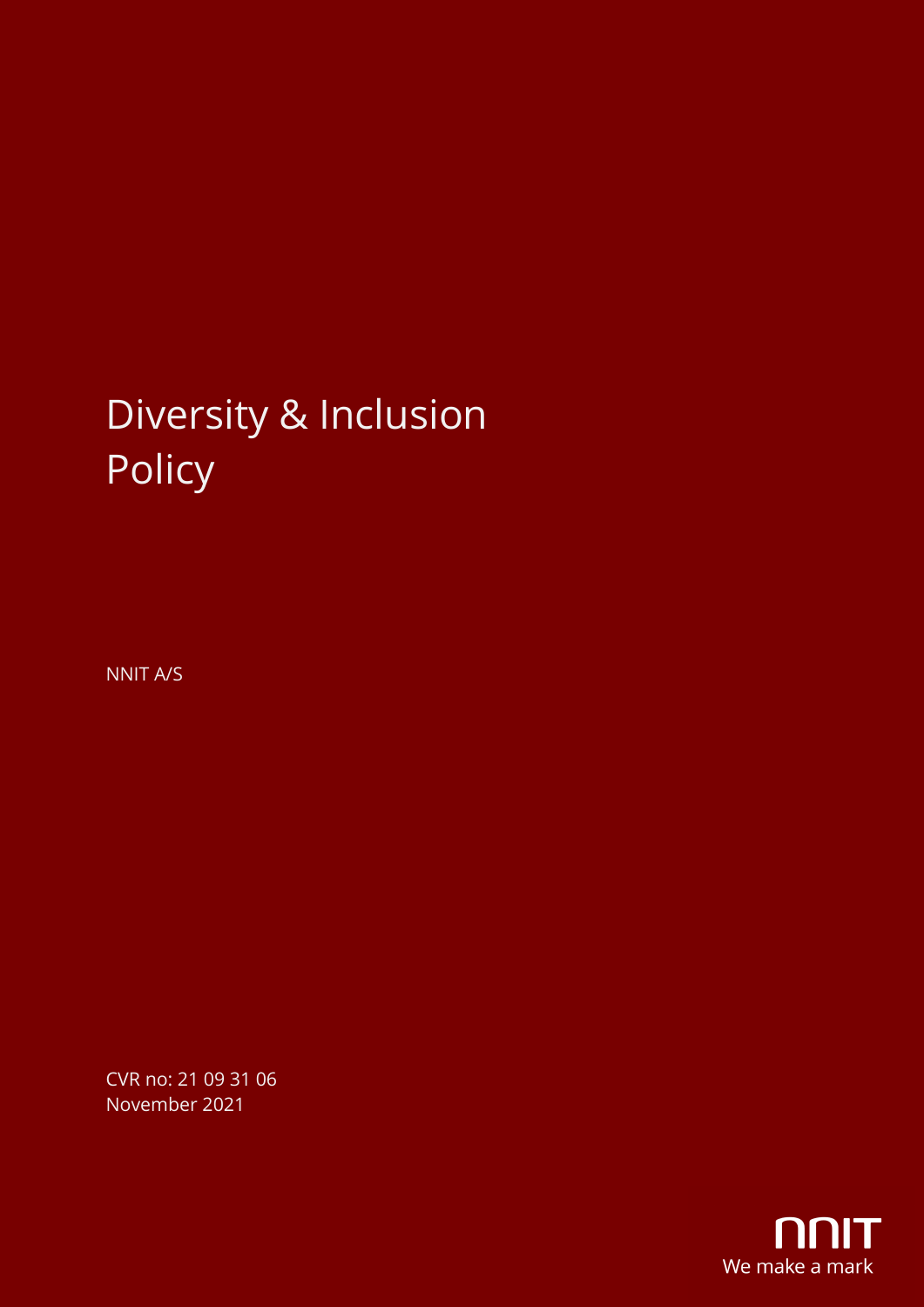# **NNIT Diversity & Inclusion Policy** NNIT AS:<br>NNIT Diversity & Inclusion Policy<br>Xternal, version 1<br>Volumber 2021<br>1

External, version 1 *November 2021*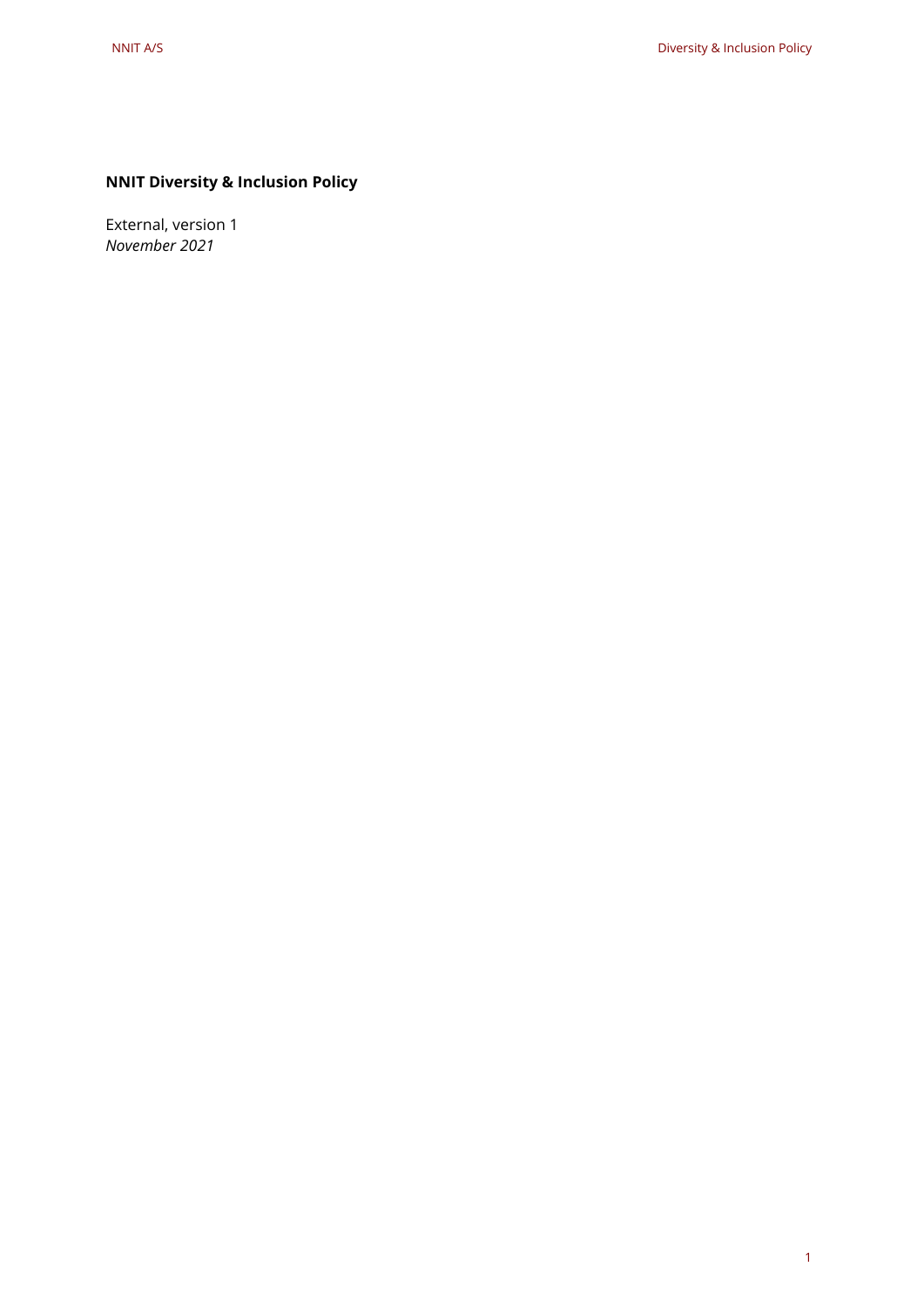## **NNIT Diversity and Inclusion Policy**

| 1. |                                                                                                          |  |
|----|----------------------------------------------------------------------------------------------------------|--|
| 2. |                                                                                                          |  |
|    |                                                                                                          |  |
|    |                                                                                                          |  |
| 3. |                                                                                                          |  |
|    | 3.1 Ambitions to increase the number of the underrepresented gender in NNIT's top management (cf. ÅRL §  |  |
|    | 3.2 Ambitions to increase the number of the underrepresented gender in all NNIT's management levels (cf. |  |
|    | 3.3 Ambitions to increase the number of the underrepresented gender throughout NNIT's organization  5    |  |
|    |                                                                                                          |  |
|    |                                                                                                          |  |
|    |                                                                                                          |  |
|    |                                                                                                          |  |
|    |                                                                                                          |  |
|    |                                                                                                          |  |
|    |                                                                                                          |  |
|    |                                                                                                          |  |
|    |                                                                                                          |  |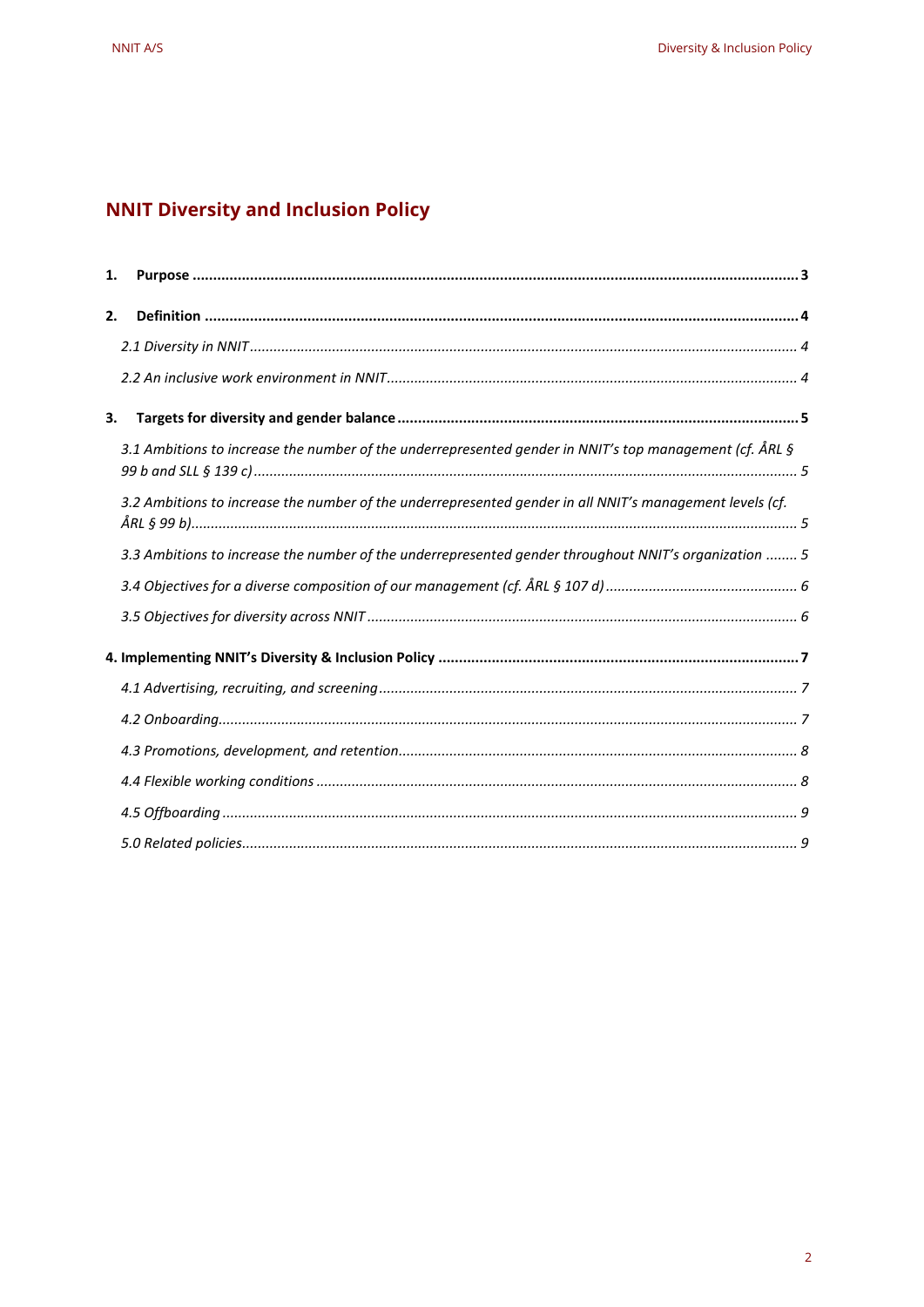### <span id="page-3-0"></span>**1. Purpose**

In NNIT, diversity and a balanced gender distribution among our managers and employees help ensure that we achieve better results - just as well-being and a behavior in support of diversity and inclusion are crucial to the work environment we want to create.

This policy applies to all employees across NNIT.

We want to create the best prerequisites for our employees to make a mark through their contributions at work. This policy therefore outlines NNIT's work for diversity and inclusion across our organization and serves to ensure that we reach our goals within this area as well as in support of our aspiration

*"Together we make a mark in business and society; bringing digital transformation to life"*

As a precondition for this, NNIT will strive for:

- gender balance and diversity being defined as a strength in NNIT
- creating a work environment where all current and future employees feel respected and valued without experiencing any forms of bullying or harassment
- that no one experiences any direct or indirect discrimination based on gender, age, religious beliefs, sexual orientation, national and social origin, political opinion, disability, race, skin color, ethnic origin, or other characteristics
- that all employees are seen for their qualifications, and can pursue opportunities and develop their careers in NNIT
- that talents are attracted, retained, developed, and put into play optimally, so that NNIT has access to the best competencies.

This policy also ensures that NNIT acts in accordance with the requirements of the Danish Financial Statements Act § 107 d on diversity policy, the Financial Statements Act § 99 b, and the Companies Act § 139 c on target figures for the proportion of the underrepresented gender in top management and policy to increase the share of the underrepresented gender at the company's other management levels. Diversia sheltow Policy<br>
NNIT, diversify and a bidenced gender distribution among our managers and emillopses lefts<br>
means that we achieve helier results - inicial some biomic means our managers and emillopses lefts<br>
means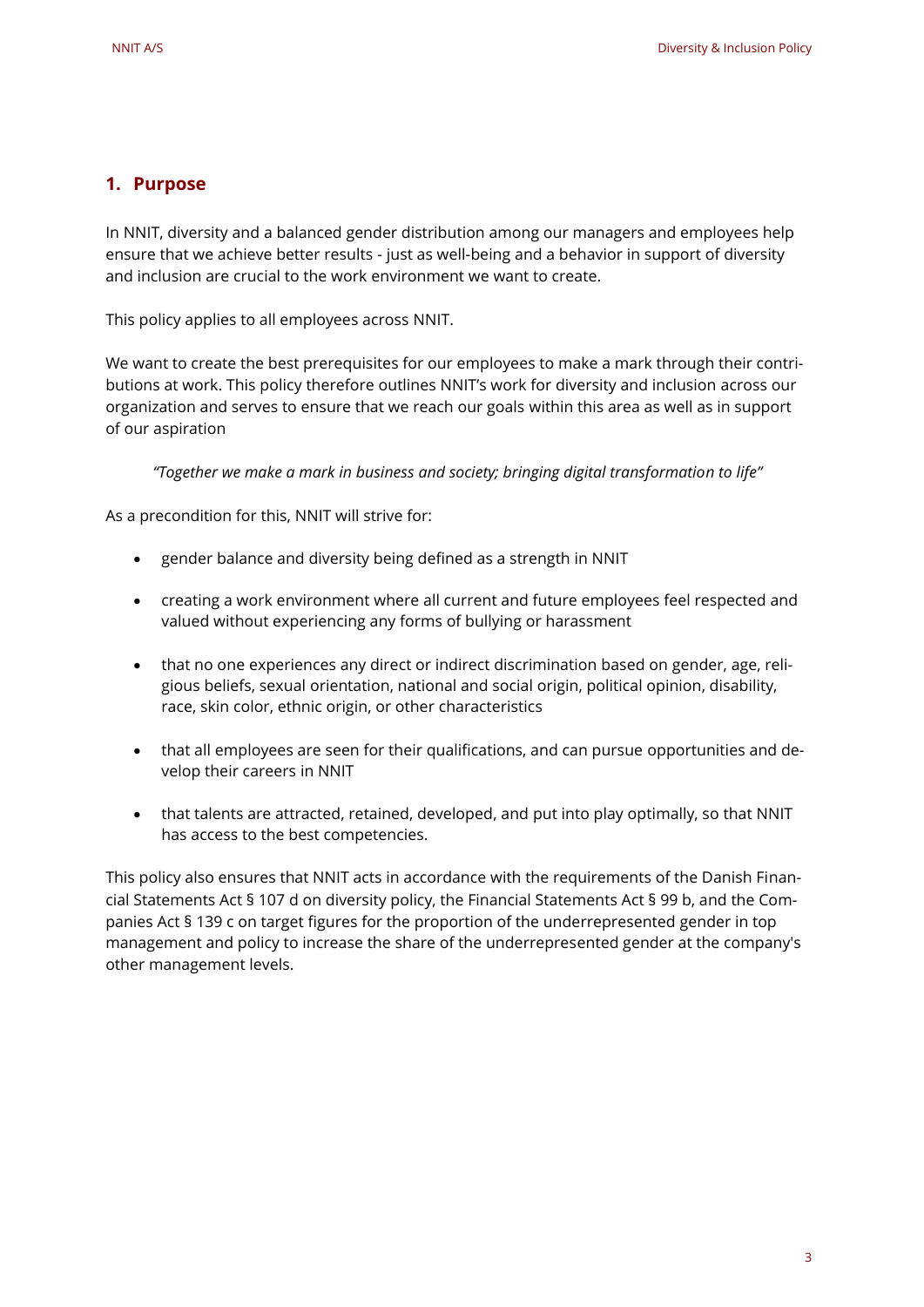### <span id="page-4-0"></span>**2. Definition**

### <span id="page-4-1"></span>**2.1 Diversity in NNIT**

We believe that a diverse work force creates better results and contributes to a better work environment. For us, increasing diversity is not only about creating a more balanced gender distribution among our management and employees. But we find it crucial to focus on this aspect as the IT industry in which we operate, historically has had a very unbalanced gender distribution.

We want to attract more women to our company, and we want more women to explore their leadership potential within NNIT.

As a minimum, the gender distribution among our employees with leadership responsibility should reflect the distribution across NNIT (at least 30 percent women).

Diversity in NNIT is also to be understood as differences in age, religious beliefs, ethnicity, race, skin color, national and social origin, sexual orientation, disability, political views, education, professional competencies, and other personal attributes.

We want to eliminate any discrimination against (groups of) employees on the grounds of the above-mentioned attributes. We focus on our employees' competencies and contributions and on how we can grow our business by virtue of our differences.

### <span id="page-4-2"></span>**2.2 An inclusive work environment in NNIT**

An inclusive work environment is a prerequisite for NNIT to promote diversity. For NNIT, an inclusive work environment is characterized by the fact that we are accommodating to the employees' differences and recognize that these differences can help to make our business stronger.

NNIT does not tolerate employees experiencing discrimination, bullying or abuse.

Conditions in connection with employment, in the current employment relationship and termination or other change of employment conditions must always be in accordance with and in accordance with the Act on Equal Treatment of Men and Women, the Act on Equality of Women and Men and the Discrimination Act.

It is a shared responsibility that all employees are included. There is a clear expectation that all leaders and employees behave inclusively so that everyone is met with respect and a perception of equality. All employees also are required to notify NNIT if they witness or become aware of unacceptable behavior in the workplace. This can be done by reaching out to HR or the employee's direct leader, or anonymously through ou[r whistleblower system.](https://www.nnit.com/about-us/corporate-responsibility/whistleblower/) Density is a the matter of the matter of the controllers in the controllers of the matter of the matter of the matter of the matter of the matter of the matter of the matter of the matter of the matter of the matter of the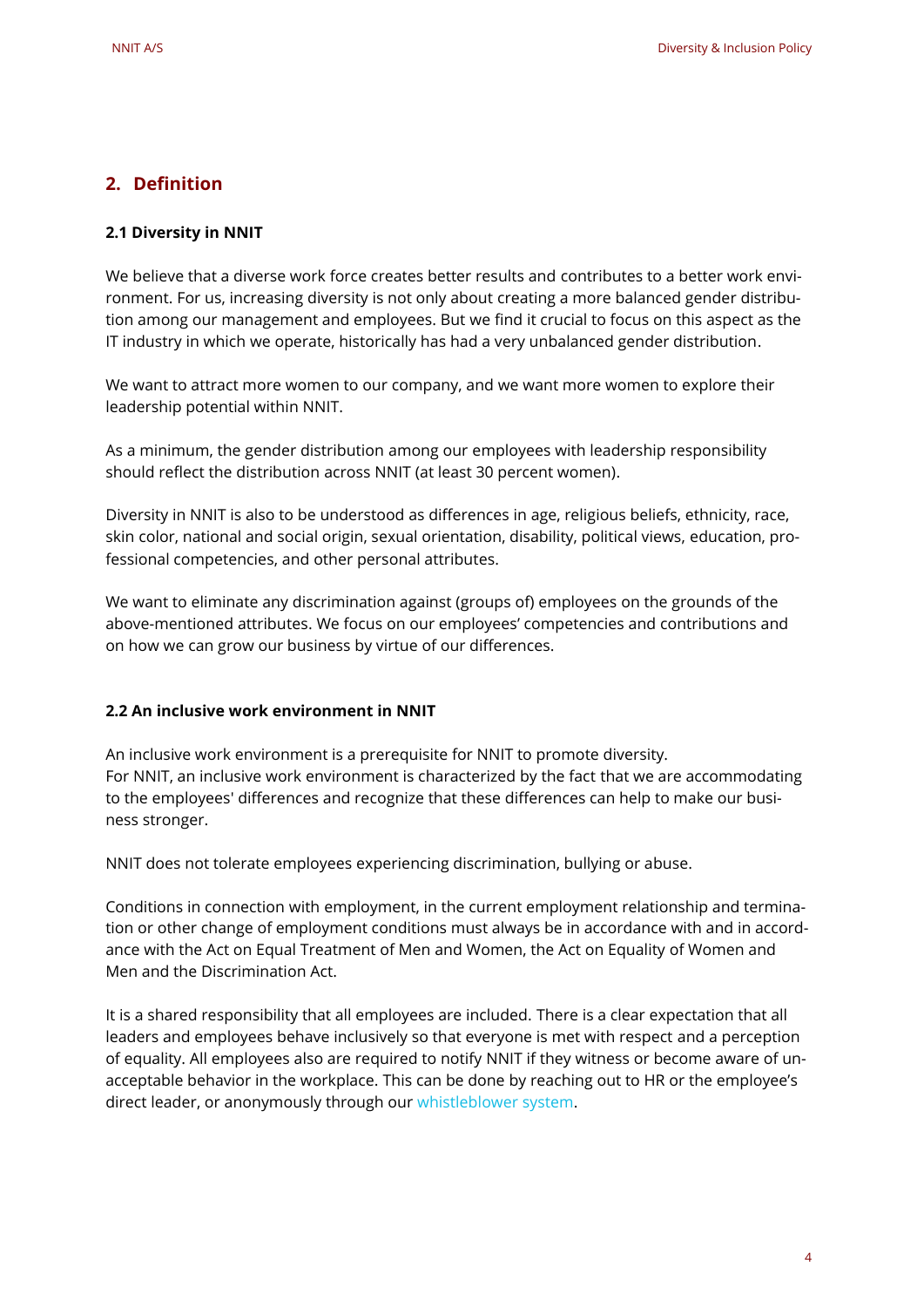### <span id="page-5-0"></span>**3. Targets for diversity and gender balance**

In our Annual Report and in our Corporate Responsibility Report (including UN COP report) we will describe and follow up on NNIT's development in terms of reaching our goals related to diversity and gender balance. Deensig kelasar Devenise kelasar Policy<br>
NaIT AZ A Control Report and In our Corporate Responsibility Report (including UN COP report) we<br>
in the Annual Report and In our Corporate Responsibility Report (including UN COP r

Both reports are published on an annual basis and can be found here:

Annual reports:<https://www.nnit.com/investors-media/investors/> Corporate Responsibility reports: [https://www.nnit.com/about-us/corporate-responsibility/cop](https://www.nnit.com/about-us/corporate-responsibility/cop-reports/)[reports/](https://www.nnit.com/about-us/corporate-responsibility/cop-reports/)

### <span id="page-5-1"></span>**3.1 Ambitions to increase the number of the underrepresented gender in NNIT's top management (cf. ÅRL § 99 b and SLL § 139 c)**

In Danish IT companies, the gender balance is around 30 (female) / 70 (male)<sup>1</sup>. While we recognize and embrace other definitions of gender, our policy focuses on breaking the curve in terms of women being underrepresented in our industry.

We believe it starts by creating a more balanced gender representation in the company's top management, and have set the following targets:

NNIT is working to ensure that both men and women are represented by at least 30 per cent among our Board of Directors and NNIT Top Management Group (NNITMAN) by 2025

These targets apply to the Board of Directors of NNIT A/S and to the NNIT Top Management Group (NNITMAN) appointed by the Board of Directors.

### <span id="page-5-2"></span>**3.2 Ambitions to increase the number of the underrepresented gender in all NNIT's management levels (cf. ÅRL § 99 b)**

To support the desired development at other management levels, and vice versa, NNIT has the following goals for our leaders on all levels:

By 2025, both men and women should be represented by at least 30 per cent in all NNIT's management levels

### <span id="page-5-3"></span>**3.3 Ambitions to increase the number of the underrepresented gender throughout NNIT's organization**

<sup>1</sup> <https://itb.dk/tema/branchen-i-tal/beskaeftigelse/>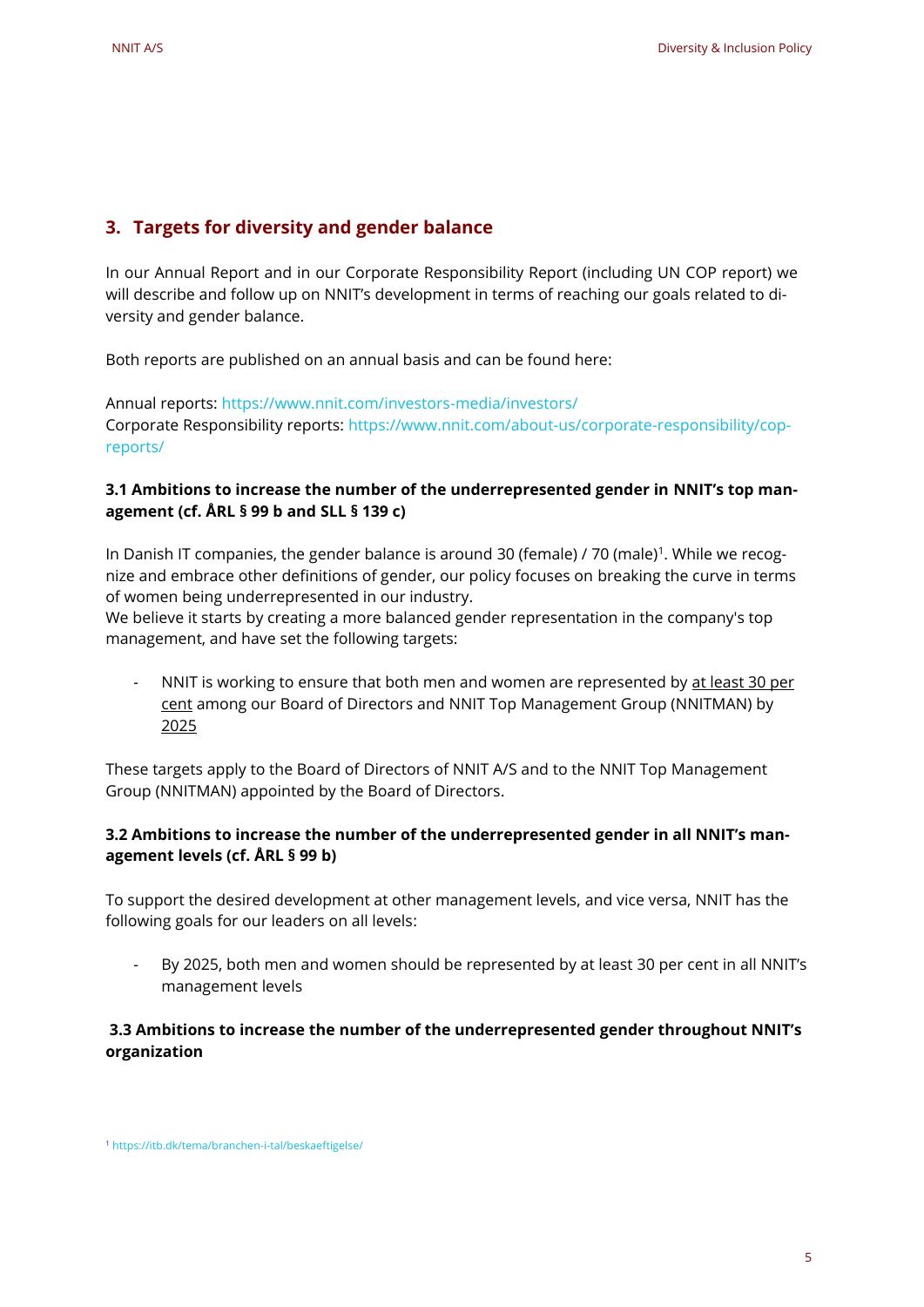Our ambition is furthermore to create a balanced gender representation reflecting the above targets throughout our organization.

To create the best prerequisites for achieving a balanced gender distribution in our top management and other management levels, and in order to bring into play all competencies, these ambitions are also targeted our value chain of leaders in NNIT. Durante Station Policy (Durantee Internal control of the Company of the Company of the Company of the Company of the Company of the Company of the Company of the Company of the Company of the Company of the Company of the

We have set the following targets for gender balance across NNIT at all levels:

- NNIT will work to ensure that both women and men are represented by at least 30 per cent among our staff by 2025
- NNIT will work to ensure that candidates for our open positions represents a balanced gender distribution.

### <span id="page-6-0"></span>**3.4 Objectives for a diverse composition of our management (cf. ÅRL § 107 d)**

At NNIT, we work to ensure that our management is characterized by diversity with regards to, for example, age, gender, education, and professional background. This applies to our Board of Directors of the NNIT Board as well as our Top Management Group (NNITMAN).

We strive for this by:

- Aiming for a broad representation of characteristics in terms of gender, age, education, and professional background among our pool of candidates for managing positions
- Addressing the influence of bias also unconsciously and prejudices in our recruitment processes.

### <span id="page-6-1"></span>**3.5 Objectives for diversity across NNIT**

In order to create the best conditions for diversity in the company's management, and to bring all competencies into play, the policy is also aimed at creating an inclusive work climate in NNIT.

To support this development, we have set the following objectives:

• On an annual basis, we ask employees to (anonymously) assess the extent to which they experience fair treatment and equal opportunities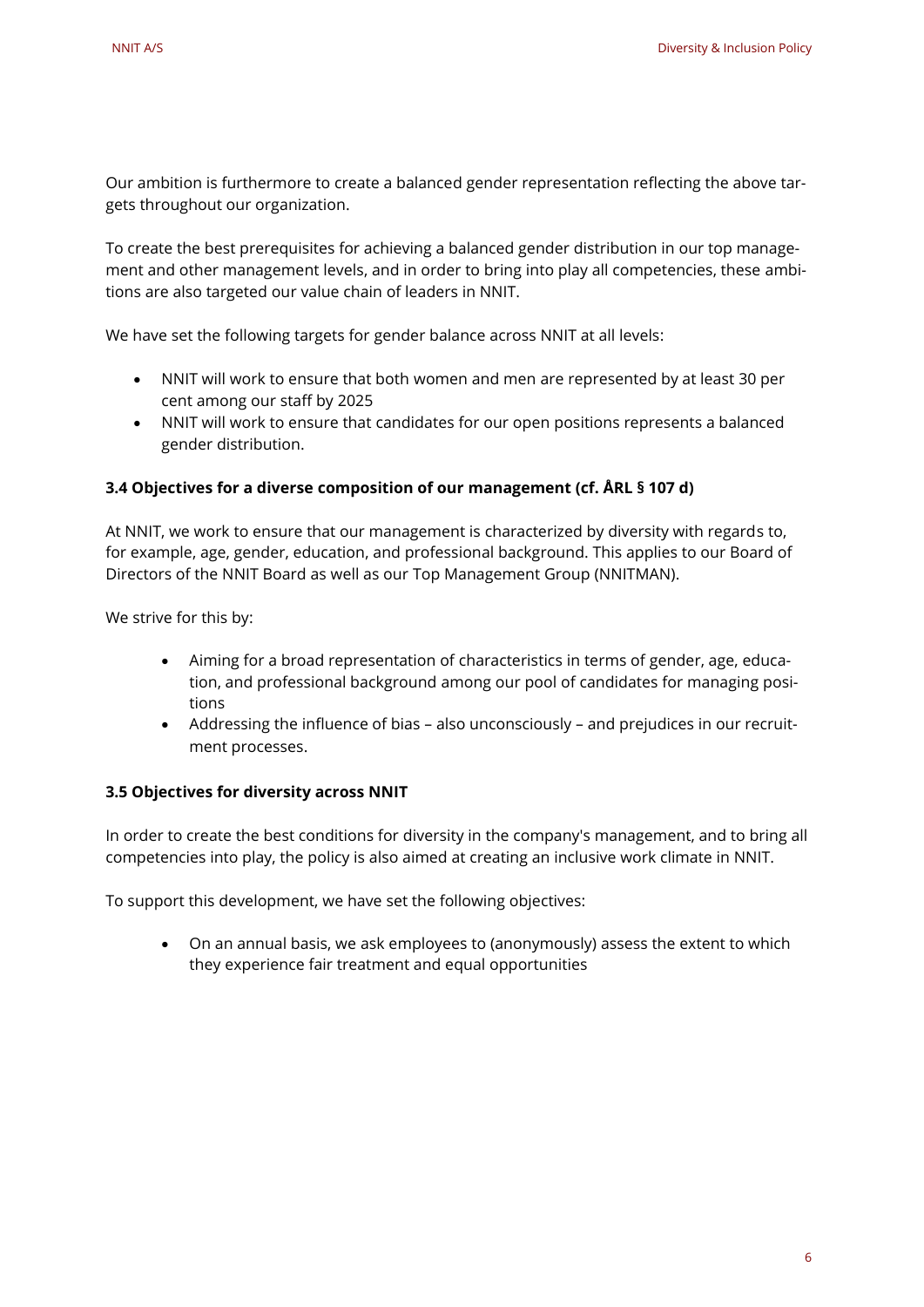### <span id="page-7-0"></span>**4. Implementing NNIT's Diversity & Inclusion Policy**

NNIT strives to implement the above policy and goals through the efforts described in the following sections pkt. 4.1. - 4.5.

### <span id="page-7-1"></span>**4.1 Advertising, recruiting, and screening**

In NNIT, we have a special focus on integrating initiatives into our recruitment processes that help reduce bias and promote diversity and inclusion. In this way, we ensure that we have the best conditions for attracting and recruiting candidates with the best competencies for the individual job function. Denise is hard as the complementing NNIT's Diversity & inclusion Policy<br>
NNIT subsections pair and several production Policy<br>
NNIT subsections pair and several productions and several productions in the foliosof<br>
NNIT subs

We do this by:

- ensuring that all candidates are treated with respect
- ensuring that our recruitment process is driven by professional assessment criteria focusing on the candidate's competencies, experiences, and potential
- striving for a balanced representation in recruitment committees regarding gender, age, and other characteristics
- Writing job ads in a language that appeals to a broad and diverse field of candidates
- ensuring that spokespersons, images and material in our external communication, job ads and PR reflects a diverse workplace with room for differences
- stating clearly in job ads that all candidates are encouraged to apply for the given job regardless of their gender, age, religious beliefs, sexual orientation, national and social origin, political opinion, disability, race, skin color, and ethnic origin.
- spreading awareness of how unconscious bias can be recognized and reduced, and how to avoid prejudices.

### <span id="page-7-2"></span>**4.2 Onboarding**

All leaders in NNIT must know and adhere to our Diversity & Inclusion Policy to ensure that it is implemented in the daily management.

No employee should doubt that these areas are a high priority to NNIT and that we do not accept any discrimination, bullying, abusive behavior, and harassment.

The implementation is ensured by:

- newly hired leaders are asked to read and understand the policy and given the opportunity to ask questions and comment on the content. They are made aware of their responsibility to comply.
- our onboarding program for new employees in general involves communicating NNIT's focus on diversity and inclusion.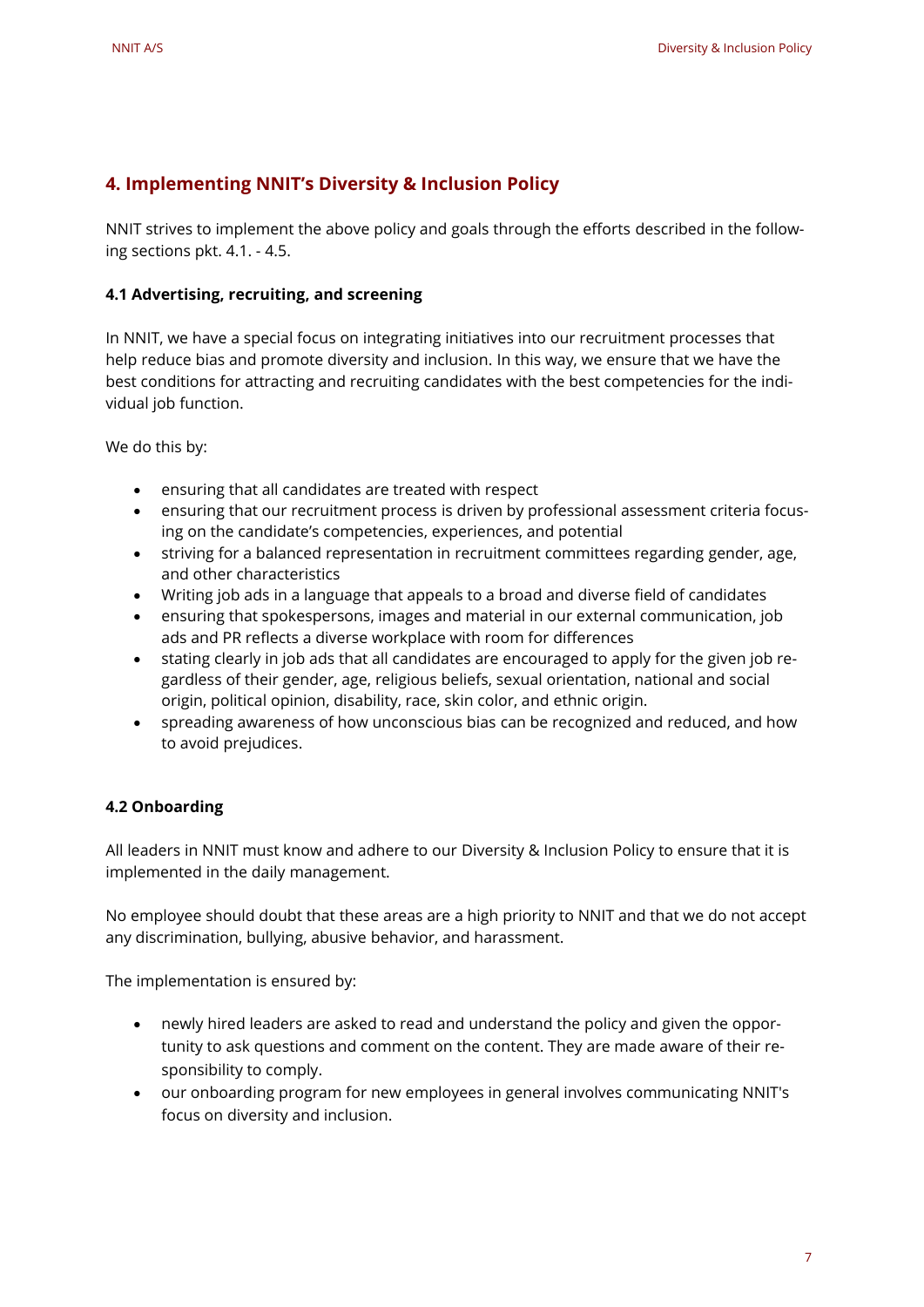- new employees are informed about what to do should they experience discrimination, bullying, abusive behavior, or harassment.
- new employees are informed about the formal opportunities for advancement and career paths in NNIT in order to bring themselves into play, and so that NNIT creates the broadest possible internal recruitment basis.

### <span id="page-8-0"></span>**4.3 Promotions, development, and retention**

In NNIT, all decisions related to employees must be made solely on the basis of the employee's professional qualifications, experience, education and development potential, seen in relation to the individual's job function.

We are committed to developing our talents to the benefit of the employees' individual aspirations, and to the benefit of our business. Furthermore, we are committed to offering fair and equal terms and opportunities for all.

We do this by:

- Ensuring that our policies do not favor any group(s) of employees rather than others.
- Ensuring that we have a diverse representation among candidates for our talent and leadership development programs and for management succession
- Assessing new leadership candidates on the basis of the candidate's potential as a leader and not just the candidate's experiences
- Offering mentor- and sponsorship programs where employees at all levels can seek advice and get inspiration from others
- Reviewing our entire organization bi-annually, including salaries with the intention of ensuring fair salaries for all and closing potential gender pay gaps across NNIT.

### <span id="page-8-1"></span>**4.4 Flexible working conditions**

NNIT employees are our most important resource. No employees are alike, we all have different needs and ways in which our potential and competencies are best brought into play. Considering our business, we therefore strive to offer working conditions that make it possible for the individual employee to accommodate their work life with their privacy and personal needs. Density & the<br>those complexers are informed about what to do should they experience discrimination,<br>the magnitude behavior of haracteristic conditions and conditions of the main opportunities for examples are informed abou

We do this by ensuring that:

• all employees are given the opportunity to ask their leader for more flexibility in their working conditions. This applies to all employees, not just parents or caregivers.